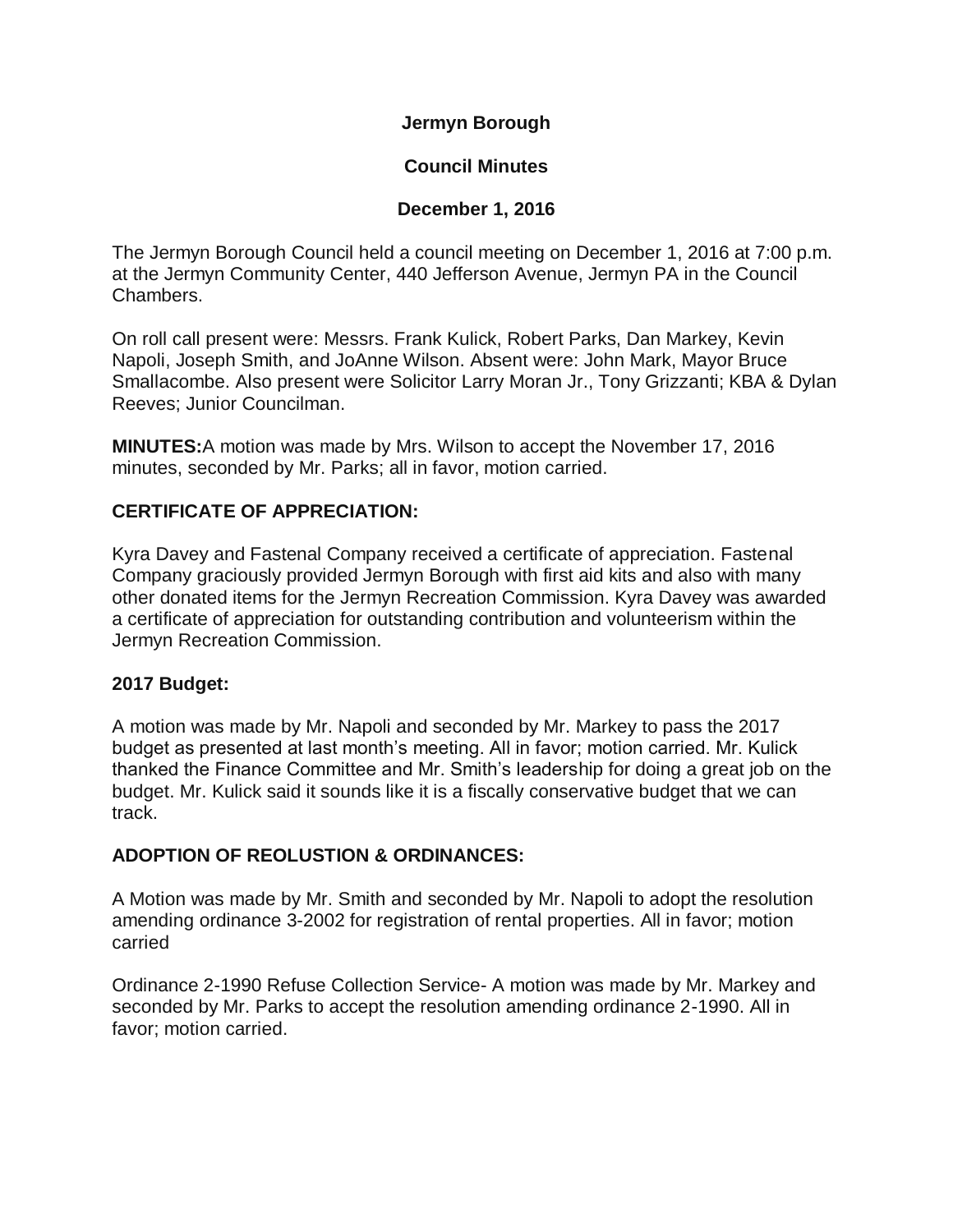Ordinance 2-2016 Add addendum to fee and penalty schedules- Pave Cuts- A motion was made by Mrs. Wilson and seconded by Mr. Markey to accept the resolution amending ordinance 2-2016. All in favor; motion carried.

Ordinance 1-2002 – A motion was made by Mr. Parks and seconded by Mr. Markey to accept the resolution amending ordinance 1-2002 Ordinance Regulating the Installation and Maintenance of Alarm Systems. All in favor; motion carried.

Ordinance 2-1992- A motion was made by Mr. Smith and seconded by Mr. Markey to pass the resolution amending ordinance 2-1992 for the use of Private Roll Offs/Dumpster. All in favor; motion carried.

Ordinance 2-2005 Callahan Park- A motion was made by Mr. Markey and seconded by Mr. Smith to accept the resolution amending ordinance 2-2005 Callahan Park. All in favor; motion carried.

Ordinance 3-1998 A motion was made by Mr. Napoli and seconded by Mr. Markey to pass the resolution amending ordinance 3-1998 Ordinance Regulating Canvasing and Soliciting within the Borough of Jermyn.

## **Washington Ave. Red House:**

Mr. Rood said he sent a certified letter to the property owner and has not received a response back yet.

# **PPL LED CONVERSION:**

We received a new upfront cost to convert the street lights to LED. Total cost will be \$696, if we leave out the lights that are under 10 years old. Mr. Kulick read aloud a resolution from PPL to convert the street lights to LED. A motion was made by Mrs. Wilson and seconded by Mr. Parks to pass the resolution as read. All in favor; motion carried.

#### **KBA:**

Mr. Grizzanti from KBA addressed council on Rushbrook Creek Project invoice. It was for the coordination with different utilities and the vegetation growth. Mr. Markey said they asked KBA to look at the vegetation but everything else as far as utilities go he is up in the air on. He questioned if they should be billing the county for that. Mr. Markey suggested holding off on that bill until next meeting.

Mr. Markey said we also held off on the other two bills. He said he wanted to be able to see everything to make sure we had something tangible before we paid the bill. A motion was made by Mr. Markey and seconded by Mrs. Wilson to pay two out of the three KBA bills with the exception of the Rushbrook Creek Project Bill.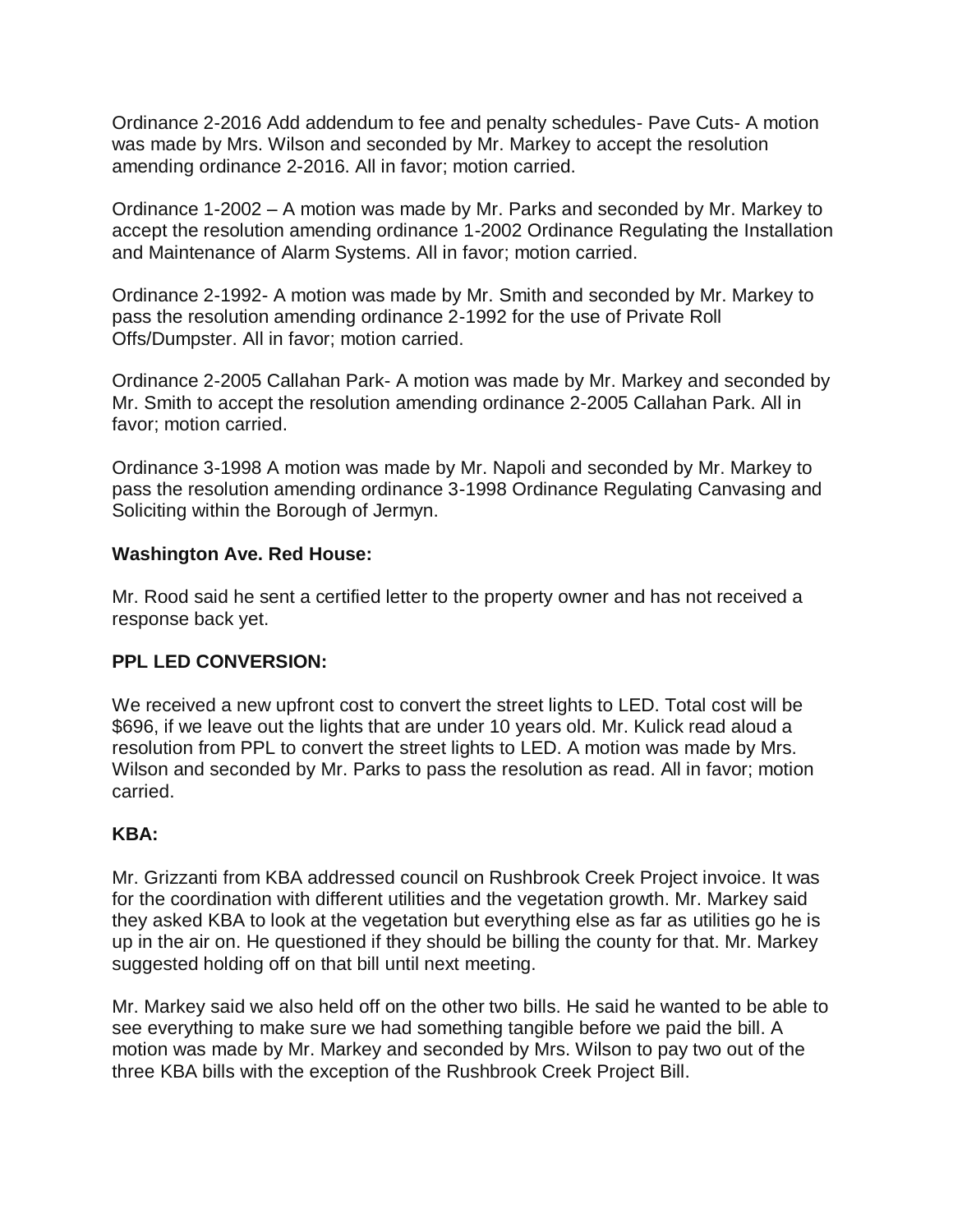Wayco came back and fixed the driveway issues that residents had problems with.

The paving for Henry Dr. is complete; the County will do a walk through.

*700 block Lincoln:* Mr. Markey asked if there is anything they can do to mitigate this issue with the water problem. Mr. Grizzanti said they will see if Mayfield can also do anything to help out.

## **DPW Building:**

Mr. Markey said he talked to Mr. Glass and he has several projects in progress going on in Jermyn. Right now with the other projects he is going to temporarily pass on the purchase. He may express interest again.

*Davis Ct:* Atty. Moran sent a letter to UGI regarding the drains at Davis Ct.

## **Full Time Police:**

Mr. Napoli said they have 5 applicants and they will be doing interviews. They will come back with their recommendation next meeting.

# **VONAGE PHONE:**

Council received pricing for Vonage phones, which will include two phone lines and efax. Mr. Markey said council voted to switch to Vonage and it was switched for a period of 3-4 days and the Borough Manager switched it back. Mr. Markey said we would be saving money by switching back to Vonage. Mr. Kulick asked if there were any issues with Vonage. Mr. Markey said he personally heard good things about Vonage. It was suggested to call Adams cable to find out what the bill would be if we took the phone off and left the internet on it.

#### **Pearl Harbor Proclamation:**

Mrs. Wilson read aloud a Proclamation Honoring 4 Jermyn Survivors of the Pearl Harbor Attack. December 4, 2016 as Commander Danyo, Captain Urda Busy, Commander Willgrube, 1st Sergeant Kitchura Pearl Harbor Survivors Day in Jermyn.

A motion was made by Mr. Napoli and seconded by Mr. Markey to approve the proclamation honoring the four Jermyn Survivors proclaiming December 4, 2016 as Pearl Harbor Survivors Day in Jermyn, Pennsylvania. All in favor; motion carried.

There is a ceremony at St. Michael's church honoring the four Jermyn survivors.

#### **Resolution for Insurance:**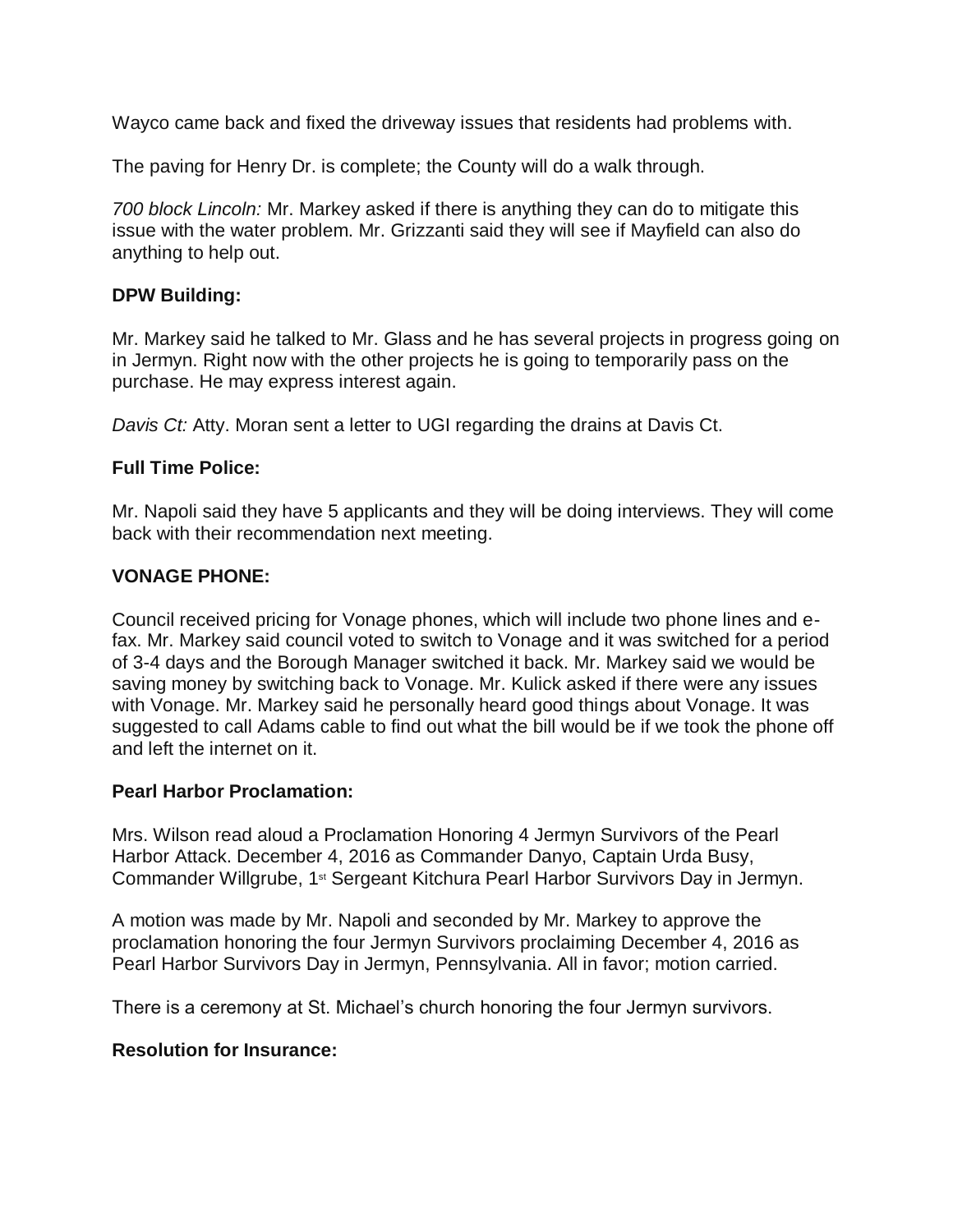Mr. Kulick read aloud the Resolution to authorize participation in the Workers Comp. Risk Pool. A motion was made by Mr. Markey and seconded by Mr. Parks to pass the resolution authorizing participation in the municipal workers comp. risk pool. All in favor; motion carried.

## **Delinquent Garbage Fee:**

Mr. Kulick said there is still a list of 14 property owners who have not paid their delinquent garbage fee. The 30 days has passed since the letter went out. There was one issue with one tax payer who paid the fee but did not pay the penalty. They can either waive the penalty and interest or consider it to still be delinquent and stop collection. Mr. Kulick said his view is to still consider it delinquent and stop collection, if we waive the penalty we are setting a precedent that we will not be able to stop. Mr. Napoli agreed and said everyone will pay their fee and expect us to waive the penalty. Mr. Kulick also mentioned if the owners put out their trash we can cite them for the 24 hour refuse ordinance. There are still \$11,000 unpaid garbage fees and \$16,000 delinquent property taxes.

#### **Crime Watch:**

Crime Watch had a meeting last week and a question came up if council should establish the crime watch as a commission or committee. This will be discussed at the next council meeting.

Reminder: Saturday, December 10th will be the date for the Christmas Light Parade, sponsored by Girl Scout Troop #50440. The parade will start at 6pm on the corner of Rushbrook and Washington. The parade will travel down Washington Ave to Gibson Ave, continue onto Jefferson Ave, and end at the Borough Building. Refreshments will be served at the borough building after the parade.

The Jermyn Events Committee welcomes you to the Community Christmas Concert on Sunday, December 11th at 3pm. This event is free to the community, refreshments will be served

#### **Little League- Jermyn Youth Sports:**

Mr. Markey addressed his concerns with the Jermyn Youth Sports. In his opinion Jermyn Youth Sports is not necessarily being run efficiently and effectively. The president resides in Mayfield. Mr. Markey said he came to council last year and requested the borough to audit Jermyn Youth sports because as parents and coaches we were not getting answers about the books and finances that they expected as people who contribute to the set finances. He was told by the previous council president and solicitor that Jermyn Borough was not under their jurisdiction because Jermyn Youth Sports was not using the Borough's tax identification number. He later found out that Jermyn Youth Sports was using the Boroughs Tax ID number until they received their own. After speaking to the new solicitor about it he said regardless of Tax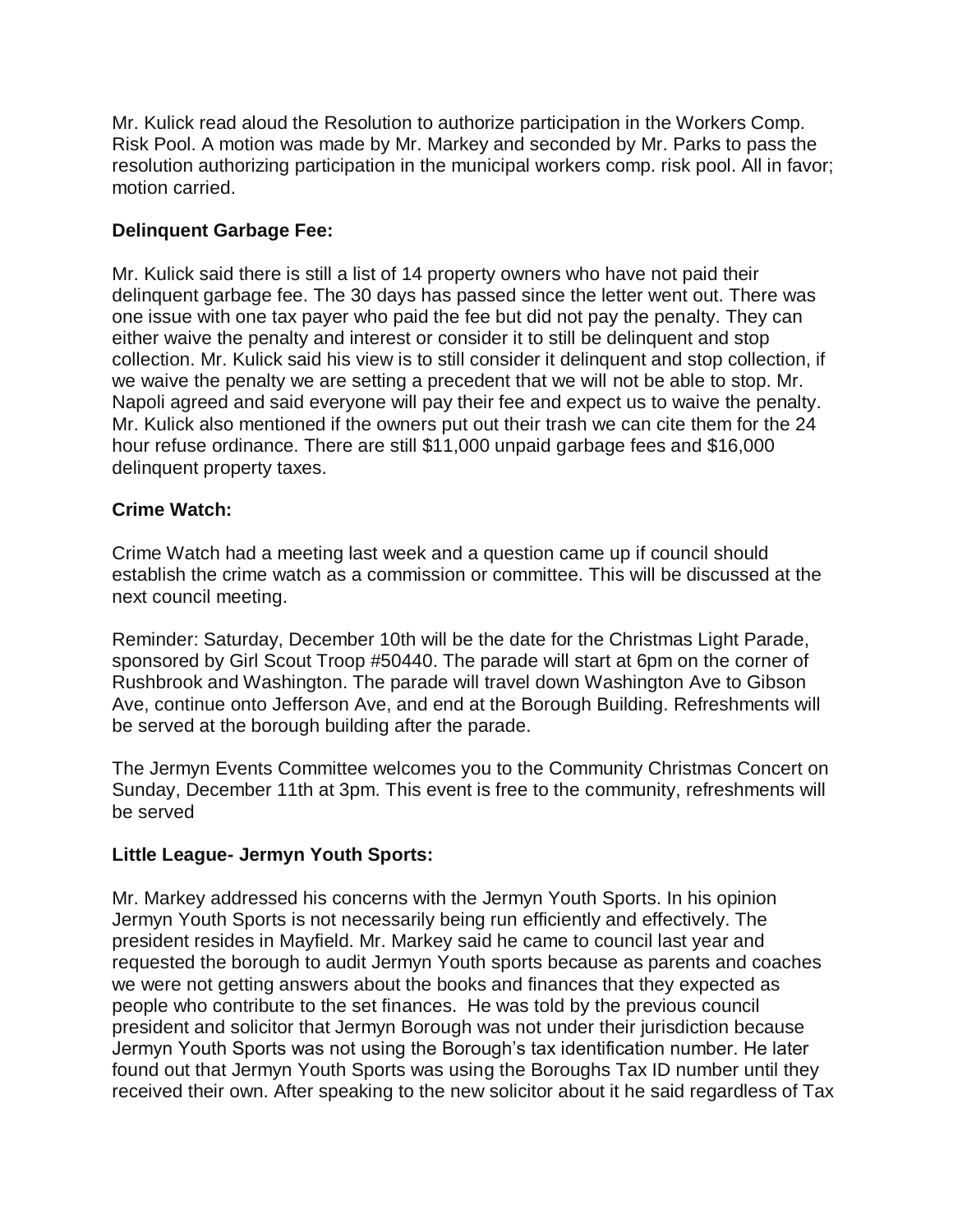Id Numbers; they are using the borough's property, we pay insurance on the stand, fences, backstop etc. and pay for utilities. Mr. Markey said it is well within Borough council discretion to require Jermyn Youth Sports to give us at least a listing of their officers and financials. Mr. Markey said this is something we should consider not speaking as a council member but as a parent and coach; usually what we are given is we have X amount of dollars in the bank but have never been given any actual financials. With any committee/ commission in town things are very transparent if anyone wants to inspect anything, any books or balances they certainly can. The previous treasurer for Jermyn Youth Sports resigned after Mr. Markey made the request of the financials. Mr. Markey said he wants it run more like an organization and the Borough to have a better relationship with Jermyn Youth Sports. Mr. Kulick said he suggested discussing this with Atty. Moran at next meeting to give us some guidance on this. Mrs. Wilson said the Historical Society and the Events Committee do not account to Council. She said what you do for one you have to do for all. Mr. Markey said we have a right to go and ask for a list of officers and financials. Mrs. Wilson said at least once a year an organization that has the name of Jermyn to it should give a list of officers; financials in the beginning or end of the year.

## **PUBLIC COMMENTS:**

Mr. Chase asked about the new rental resolution. He asked why it is changing from \$10 to \$40. Lou Demarco also had concerns with the increase. Mr. Markey said we did some benchmarking with other towns and the fee is actually less than other borough's. Mr. Chase asked what the fee is for. Mrs. Wilson said it is for safety and explained what it is used for. Mr. Chase said he understands what the sticker is for but why the increase. Lou Demarco asked what the \$40.00 is being used for. Mr. Kulick said between the police activity the apartment buildings cost more to manage for us. Mr. Chase asked who enforces this. He said he has been buying stickers for 5 years and no one enforces this. Mr. Kulick said the fee has not gone up since 2002; when the ordinance was established. Mr. Markey said we had to take a look at some ordinances; we have been tasked to help generate revenue in a town that doesn't have any revenue, this is one of the small things we unfortunately had to do. We are trying to get this town back on track; we are updating our fines and fee structures.

Mr. Markey said the DPW went into the Legion Room and the Girl Scouts left the room a mess. There was glitter and hot clue stuck to the carpets. Mr. Markey asked everyone to notify the committees that DPW is not a housekeeping service. It will be up to each committee/commission to clean up after themselves; this goes for the gym as well.

Mrs. Wilson said Evan Samuelson our new junior council member will be at our next meeting to introduce himself. Mrs. Wilson was asked by Mr. Yurgosky if he can do the swearing in of Evan at the January meeting; council approved. Lou Demarco asked about the reorganization meeting. Mr. Kulick said there is a reorganization meeting every two years; it will not be in 2017. Mr. Demarco asked if they would ever change the time of the meetings; if someone wanted to run for council but they work at night. Mr.